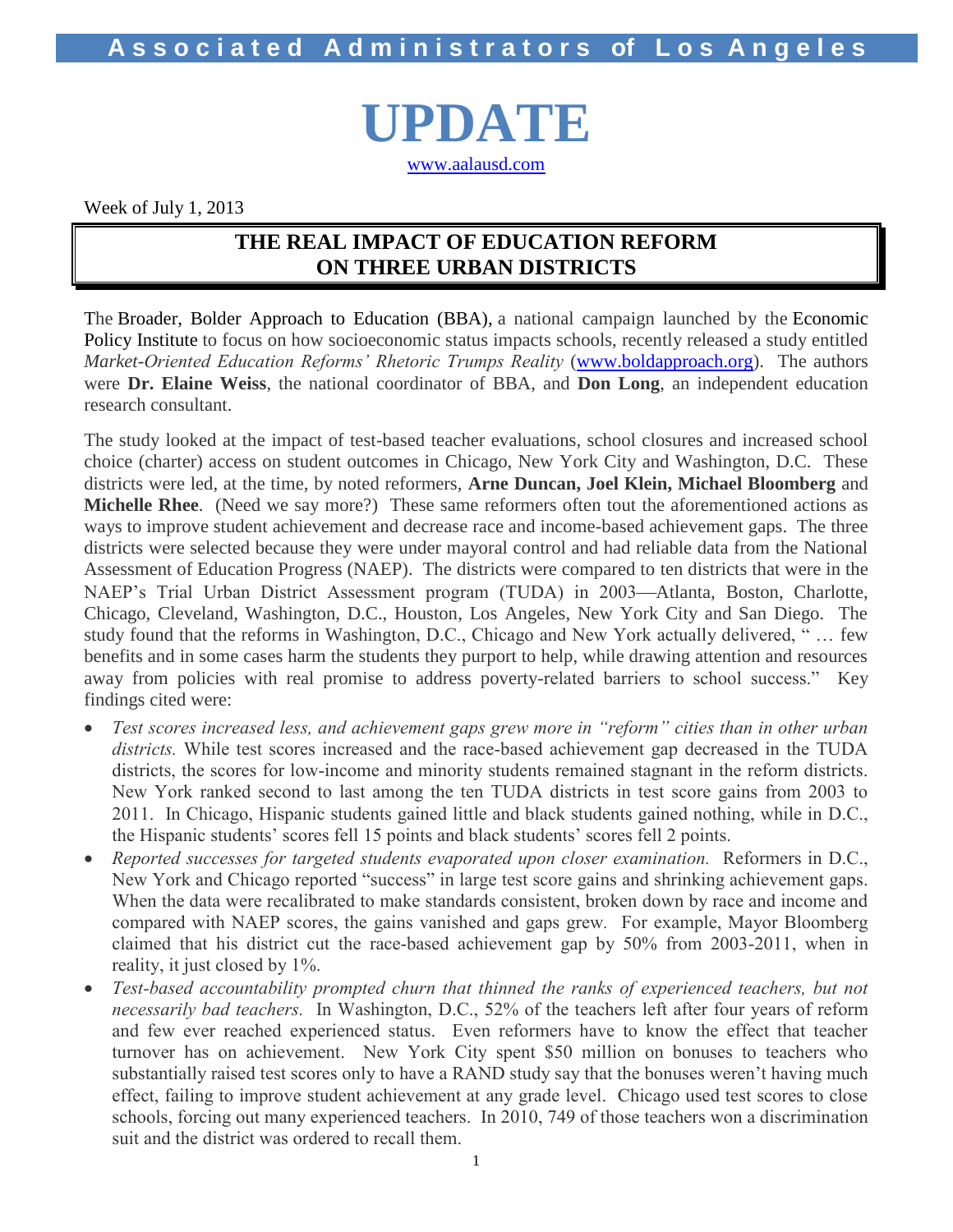### *ED REFORM (Cont.)*

- School closures did not send students to better schools or save school districts money. The study found that when a school was closed, the students usually moved to schools with lower test scores or went to schools that became academically overwhelmed due to the large increase in population which resulted in attendance and graduation rates declining. In Chicago, only 6% of the students from closed schools moved to schools that had greater resources or better scores.
- *Charter schools further disrupted the districts while providing mixed benefits, particularly for the highest-needs students.* We often hear how charter schools offer better options for students in "failing" schools, yet the study found that when the public schools were turned over to charter management in the nation's capital, none improved. New York charter schools spend more per student and have fewer special needs, very low-income or English learners, so comparing achievement data is not valid.
- *Emphasis on the widely touted market-oriented reforms drew attention and resources from initiatives with greater promise.* Some promising small pilot programs in all three districts showed success, but could not be expanded due to the focus on the market reforms. These programs had smaller class sizes, coaching, internships, college counselors and expanded opportunities for 3- and 4-year-olds. They all lost funding when the focus turned to reform via privatization.
- *The reforms missed a critical factor driving achievement gaps: the influence of poverty on academic performance.* Much has been written about the need to address the increasing childhood poverty in this country. Lack of consistent physical and mental health care is a major driver of the opportunity gaps associated with growing up in poverty. Low-income children miss many more days of school due to preventable illnesses, relative to their wealthier peers—a reality largely dismissed in reform agendas. The report states that, "Failing to provide supports that alleviate impediments to learning posed by poverty ensures continued low student test scores and graduation rates, and large gaps between average scores of white and affluent students and scores of minority and low-income students."

In all three cities, the focus on the market-driven reforms diverted attention from the need to address the socioeconomic factors that, as research continues to validate, impede learning. School reform has become an industry with billions of dollars to be made and urban districts have become the breeding ground. The public has been convinced that high-stakes testing and tying those scores to evaluations is the way to improve achievement, and the effect of poverty and poor health care has all but been cut out of the conversation. However, we know that achievement gaps have their root in opportunity gaps. Only by closing the latter can we begin to shrink the former. Market-based solutions are not the answer. The authors of this study conclude that *reform must be more realistic, patient and multipronged if it is to achieve real, sustained change.* 



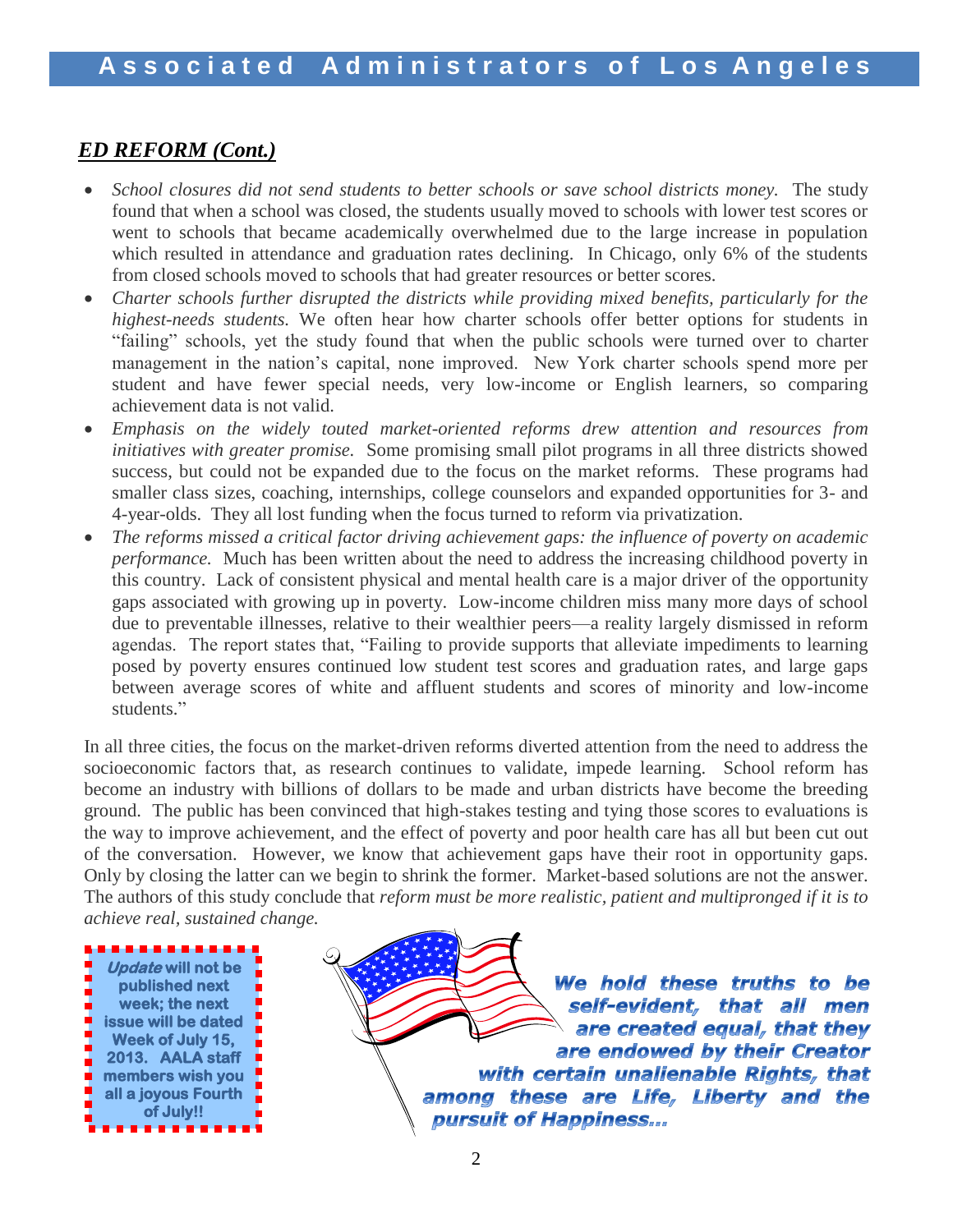# **HEALTH BENEFITS FAQ**

### *TOPIC: WHEN CAN YOU MAKE MIDYEAR CHANGES TO YOUR HEALTH BENEFITS?*

### **Are there any rules for making changes to my health plans at any time during the year?**

Yes. The IRS rules that once plan choices are made during Open Enrollment, you cannot change your election *unless* you have a qualifying event. The Health Insurance Portability and Accountability Act (HIPAA) acknowledges that individuals may experience major life events that affect their health benefits and thus, allows for special enrollment in health plans outside of the open enrollment period.

### **What IRS "life events" qualify for making a change in my District health plans?**

Qualifying life events under HIPPA include:

- Retirement
- Beginning or ending full-time employment
- Moving in or out of a plan's service area
- Marriage, divorce or death of a spouse
- Changes in dependent status
- Birth of a child or legal adoption
- Adding or losing Medicare eligibility
- Other qualifying events include death of a covered child, spousal loss of employment, spousal gain or loss of employer health plan coverage.

### **Are there time limits for making midyear changes?**

Yes, you must submit your changes within 30 days of your life event by completing the required documentation.

#### **What happens when an employee or spouse and/or dependents lose their health coverage***?*

When employees and/or their dependents lose medical, dental and vision coverage due to job loss, divorce, dependent child age limits or other life events, they may apply for continued coverage under COBRA and pay premiums for the coverage. COBRA benefits are especially helpful to provide coverage to individuals with preexisting conditions. Note: As of January 1, 2014, the Affordable Care Act will not permit insurers to exclude individuals with preexisting conditions. Federal COBRA coverage may continue for 18 months. While COBRA benefits do not extend to domestic partners, they may be eligible for Cal-COBRA. In California, Cal-COBRA extends coverage for an additional 18 months. More detailed information is available on the Benefits Administration website at [http://benefits.lausd.net.](http://benefits.lausd.net/)

#### **Where do I find the forms to make changes?**

You may download most of the forms you need from the District website at [http://benefits.lausd.net.](http://benefits.lausd.net/) Look at the upper top of the web page under *Publications/Forms,* then, click on the link under "Active Employees" or "Retirees."If you don't see what you need, contact your Benefits Administration representative at 213.241.4262.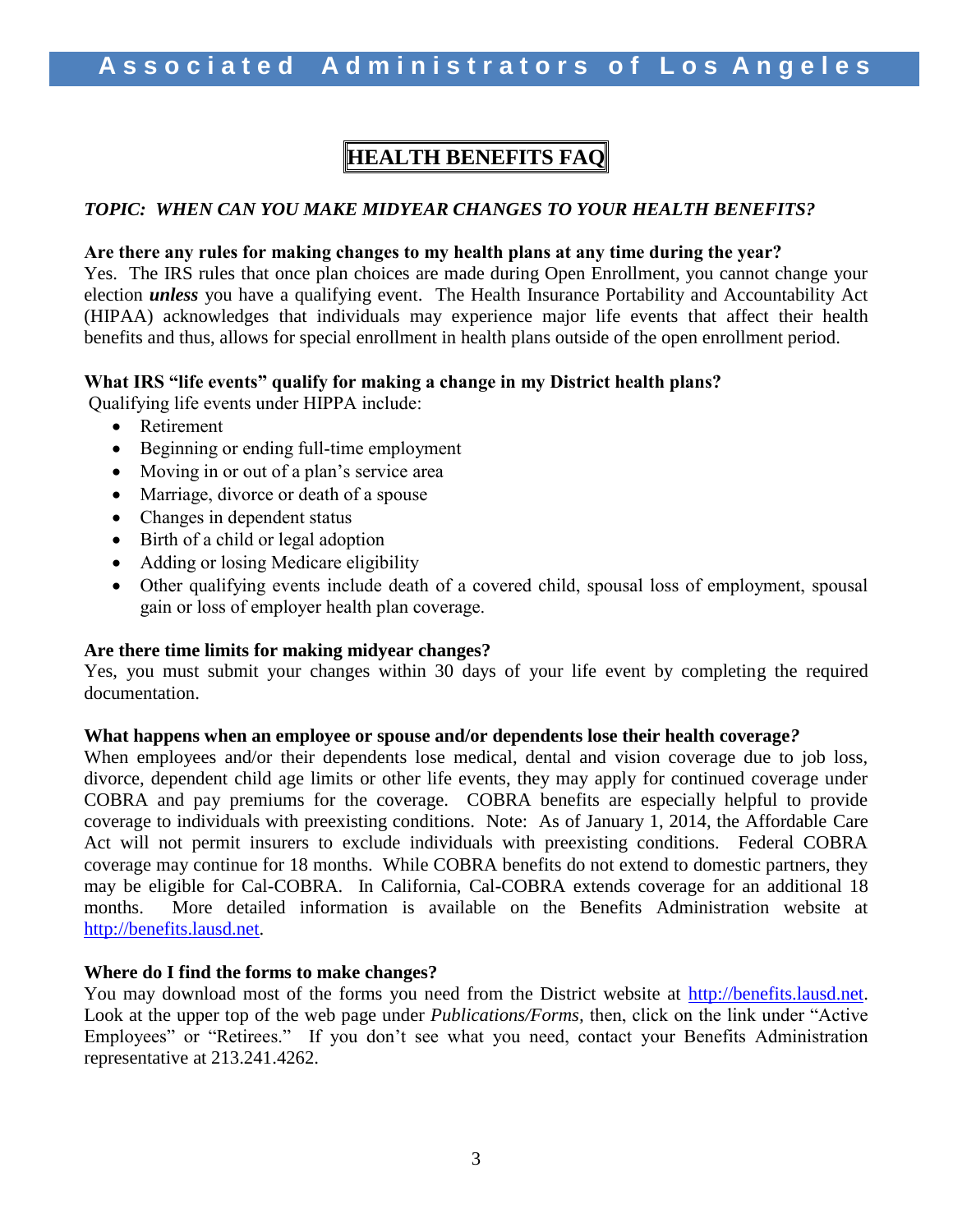# **ISIS WORKING GROUP**

*AALA thanks Alan Warhaftig for providing this summary of the meeting.*

On May 20, 2013, **Dr. Judith Perez**, AALA President, convened the fifth three-hour "Working Committee" meeting with **Ron Chandler**, LAUSD Chief Information Officer, to discuss the status of the Integrated Student Information System (ISIS). The meeting was a follow-up to the meetings in December, January, February and April. Also attending the meeting were **Dan Isaacs**, AALA; **Walter Flores**, School Operations; **Dan Blank**, **Yvett Landeros** and **Harold Starr**, school-site administrators; **Kevin Kilpatrick**, Office of Data Accountability; **Marvin Cruz**, **Dr. Bria Jones** and **Jen Kessler**, ITD; **Robert Storaker** and **Jay Gehringer**, school-site coordinators; **Dr. Brian Muller**, UTLA; and **Alan Warhaftig**, AALA.

On May 13, Chief Strategy Officer **Matt Hill** sent AALA a copy of the 58-page "My Integrated Student Information System (MiSIS) Project Plan," dated March 22, 2013. One of the emphases of the plan is that ITD will utilize the agile approach to develop the MiSIS software. This approach has a language of its own, with "sprints" and "scrums," "pigs" and "chickens," and will require significant changes in ITD's culture after years of traditional, sequential development (the waterfall approach) on ISIS, BTS and other systems. Mr. Chandler characterized the agile approach as a "tried and true" methodology. (For more information, consult Wikipedia.) Several participants expressed concern about whether the MiSIS project would have enough resources to both complete the full scope of the project and fix bugs – a frustrating problem with ISIS.

The plan identifies "scope creep" as a risk with medium probability but high impact. Scope creep is the expansion of a project to include features or functions beyond those originally planned, leading to delays and cost overruns. It can occur when new needs emerge (for example, organizational changes, such as SLCs, or new state reporting requirements). It can also occur when inadequate project requirements are issued during procurement and it becomes clear that the resulting software will not meet the needs of end users. The MiSIS Project Plan includes a long list of project specifications, but it is difficult, in advance, to anticipate whether the final product will provide efficient access to the integrated information schools need.

Dr. Brian Muller offered a distinction between "policy-driven data collection" and "data-driven policy," warning that the purposes of the software should not be defined so inflexibly that it cannot be adapted to midcourse policy corrections. Hopefully, MiSIS will be a tool that encourages LAUSD to find ways to improve teaching and learning, not just a mechanism to validate current policies.

The plan defines an important role for "organizational change management," which involves equal parts process revision, management of expectations and internal public relations. Participants expressed concern that the success of MiSIS will ultimately depend far more on the quality of the software than on marketing and change management efforts. Mr. Chandler stated that the MiSIS project has a higher level of aspiration than in the past, when, for example, the attitude toward the Gradebook module was that it did not need to be "best in class" – equivalent in function and ease of use to the best commercially available software. The plan is to pilot the MiSIS Gradebook module beginning next month.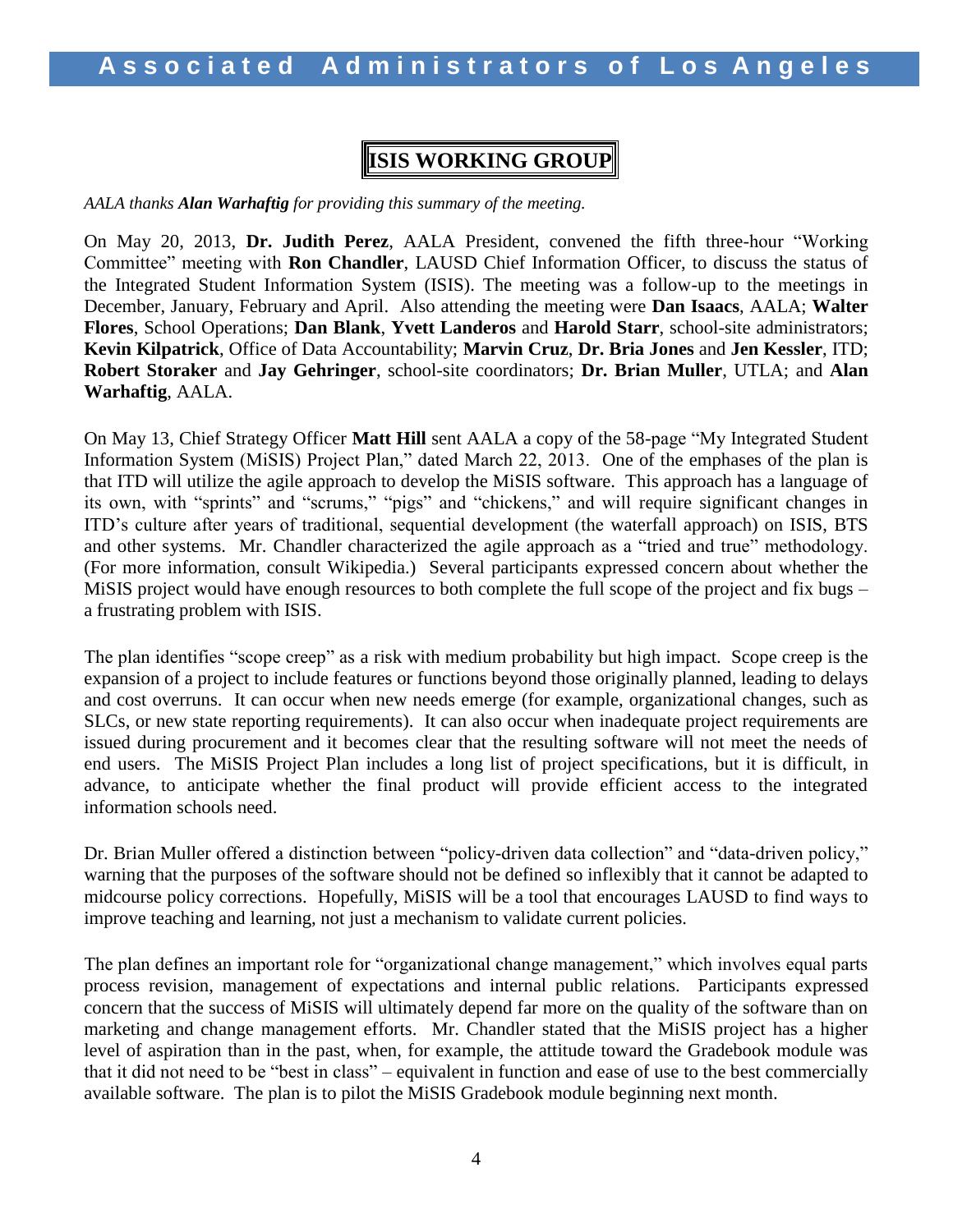### *ISIS (cont.)*

A number of budget concerns remain, including lack of compensation for personnel to print final fall semester report cards, low compensation rates for training on new MiSIS modules as they become available and astronomical compensation for consultants who will be doing much of the MiSIS project development. At the June 18 meeting of the Board of Education, three MiSIS funding items were addressed. Board Member **Dr. Richard Vladovic** was concerned about the value of the contract (\$280,800 per year) of Dr. Bria Jones, the ISIS Project Director, though it was approved. Two contracts for MiSIS Gradebook work (\$235,200 to Microsoft and \$207,900 to Streamline Solutions) were initially rejected (4-1); the Board subsequently reconsidered and approved the contracts (6-0). Contracts totaling \$13,000,000 to complete MiSIS Project milestones over the next five years were approved without discussion, though this was far less than the \$25.3 million in MiSIS development costs over the next two years disclosed by ITD at the April 8 meeting of the ISIS Working Committee and reported in AALA *Update*. It is not clear whether ITD found a less expensive way to develop MiSIS or if there will be another large appropriation request in the next 12-18 months.

Everyone agreed that the five meetings of the Working Committee had been valuable, and Dr. Perez indicated that AALA was prepared to reconvene the Working Committee in the fall.

# **CONGRATULATIONS!!**

Congratulations to **Dr. Edward Trimis**, Verdugo Hills HS Principal, and an ensemble of the school's music students who performed for Board Members and guests at a reception for outgoing Member **Nury Martinez**. The school's Jazz Choir and A Cappella group are also performing for the annual meeting of the Board of Education on July 2, 2013. This year, Dr. Trimis directed the school glee club, jazz choir, a cappella vocal groups and taught AP Music Theory on top of his regular commitments!

# **IN THE NEWS**

- U.S. Secretary of Education **Arne Duncan** has indicated that he may be supportive of the NCLB waiver that was submitted on behalf on nine districts by the California Office to Reform Education (*Update*, June 24, 2013) by saying, "There are a lot of children, a lot of children of color, a lot of children who don't come with a silver spoon in their mouth, and I think we have some really courageous superintendents who are trying to do the right thing, so we'll continue to work through the details and go back and forth."
- Mission: Readiness, an organization of retired admirals and generals, released a report citing that only 25% of young adults  $18 - 24$  qualify for enlistment in the military because they are too obese, have criminal records, did not complete high school or cannot pass the entrance exam. The organization suggests that the best long-term solution is public investment in the expansion of access to quality early education programs.
- LAUSD will receive more than \$120 million to implement the Common Core State Standards this fall, receiving about \$200 per student as part of the state budget agreed upon last week. Districts have the latitude to spend the money on teacher training, textbooks, materials and technology, but first they must submit a plan. Two hearings must be held: One to present the proposal to the public, the second to vote on it. After submitting the plan, which the state will not evaluate, districts will receive the money in September and November and have two years to spend it.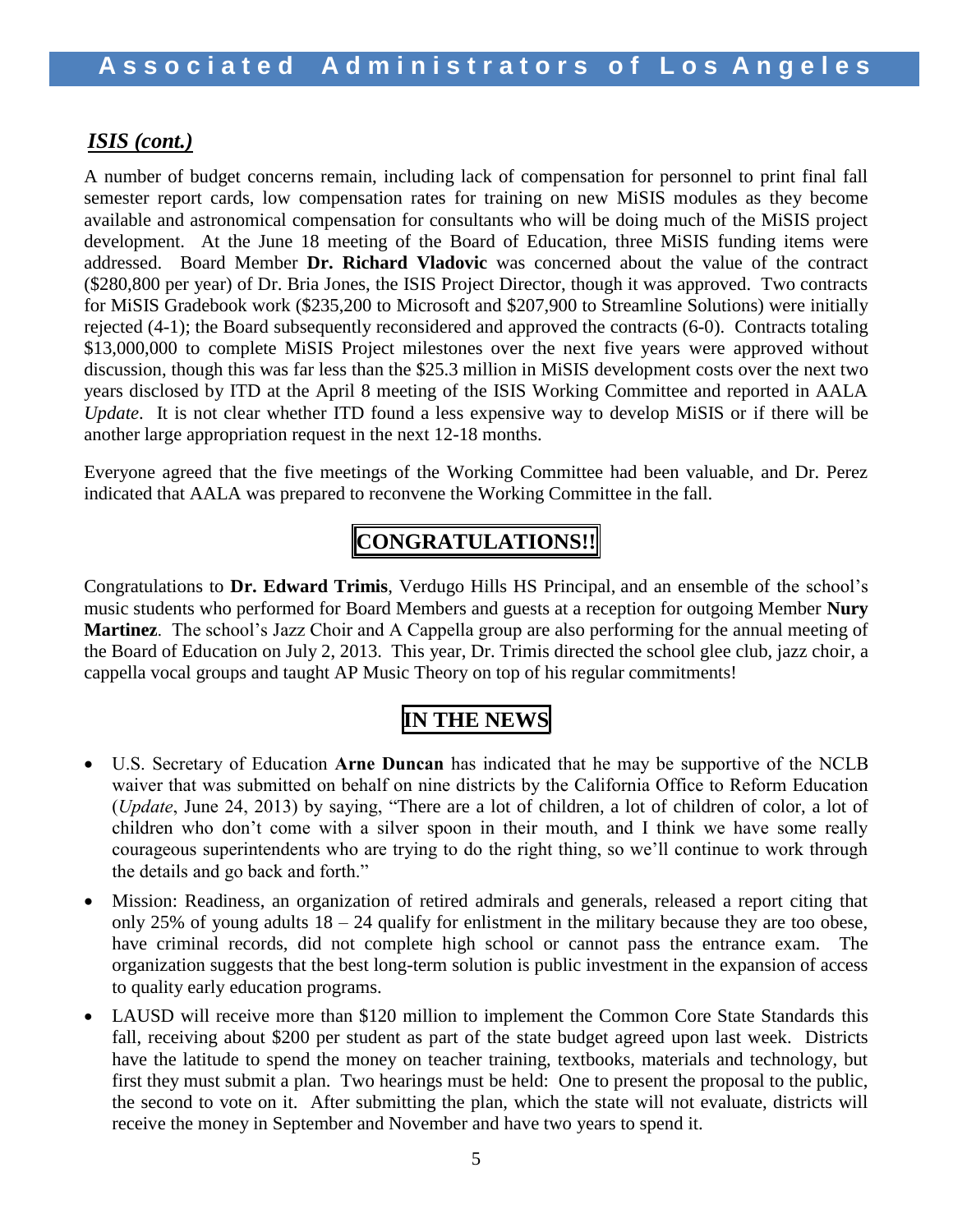## **QUALITY COUNTS, PART II CALIFORNIA EARNS AN OVERALL C IN NATIONAL STUDY**

This is the second in a series of three articles on California's scores on *Education Week's* annual study, Quality Counts, which tracks key education indicators and grades the states on their policy efforts and outcomes. In the overall survey, California earned a C when compared to other states in the union. Last week, we reported on the state's scores in the Chance for Success category and this week, we are showing the scores earned in the Transitions and Alignment category. California earned B- in this category by having polices or regulations in 82.1% of the designated areas; the United States as a whole had a B- with 81.1%; Georgia has 100% of the policies and Montana, with only 60.7%, earning a D-, had the fewest.

| <b>CATEGORY</b>                  |                                                                                                                           | <b>DOES CALIFORNIA</b><br><b>HAVE A POLICY</b><br><b>OR REGULATION?</b> | <b>NUMBER OF</b><br><b>STATES WITH</b><br><b>A POLICY OR</b><br><b>REGULATION</b> |
|----------------------------------|---------------------------------------------------------------------------------------------------------------------------|-------------------------------------------------------------------------|-----------------------------------------------------------------------------------|
| <b>EARLY</b><br><b>CHILDHOOD</b> | Early learning standards aligned with K-5<br>standards                                                                    | Yes                                                                     | 47 states                                                                         |
| <b>EDUCATION</b>                 | Formal state definition of school readiness                                                                               | Yes                                                                     | 26 states                                                                         |
|                                  | State requires districts to conduct school<br>readiness assessment                                                        | <b>No</b>                                                               | 22 states                                                                         |
|                                  | State has intervention programs for those not<br>ready for school                                                         | No                                                                      | 28 states                                                                         |
|                                  | Kindergarten standards aligned with 1-12                                                                                  | Yes                                                                     | 51 states                                                                         |
| <b>COLLEGE</b>                   | State has formal definition of college readiness                                                                          | Yes                                                                     | 38 states                                                                         |
| <b>READINESS</b>                 | College prep coursework required for all<br>students to earn diploma                                                      | <b>No</b>                                                               | 16 states                                                                         |
|                                  | Course credits aligned with postsecondary<br>system                                                                       | <b>No</b>                                                               | 8 states                                                                          |
|                                  | High school assessments aligned with<br>postsecondary system                                                              | <b>No</b>                                                               | 21 states                                                                         |
|                                  | High school assessment results used for<br>admission, placement or scholarship decisions<br>in state postsecondary system | Yes                                                                     | 15 states                                                                         |
| <b>ECONOMY</b>                   | K-12 has definition of work-readiness                                                                                     | Yes                                                                     | 38 states                                                                         |
| <b>AND</b><br><b>WORKFORCE</b>   | State offers high school diploma with career<br>specialization                                                            | Yes                                                                     | 44 states                                                                         |
|                                  | K-12 offers pathway to industry- recognized<br>license or certificate                                                     | Yes                                                                     | 42 states                                                                         |
|                                  | K-12 offers credits to transfer to post-<br>secondary education                                                           | Yes                                                                     | 48 states                                                                         |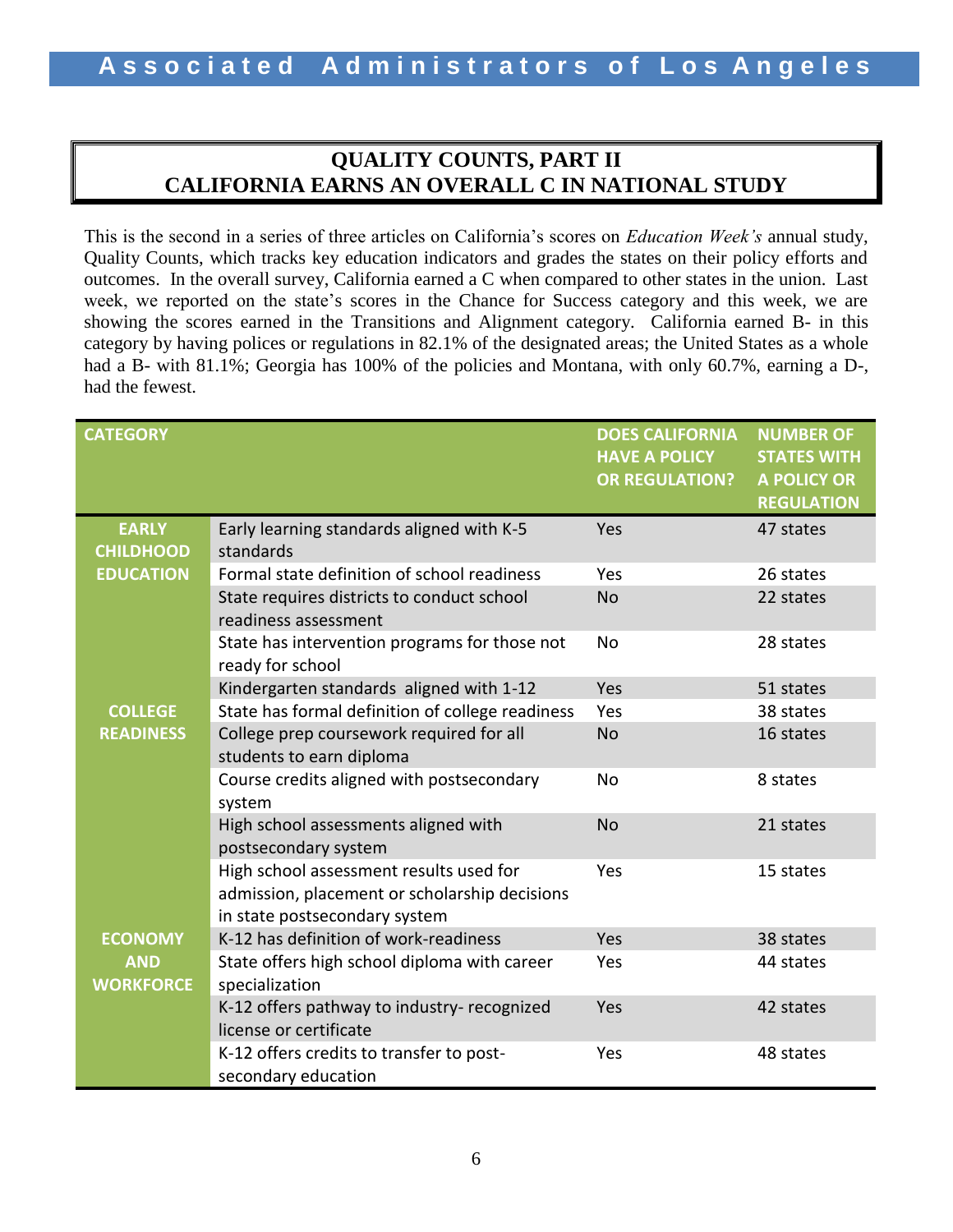**EVENT DATE CONTACT** Retirement Luncheon for **Joanne (Jody) Doram** at 1321 Downtown Taproom Bistro, Torrance June 29, 2013  $1:00 - 4:00$  p.m. **Triana Doram**, 310.936.2505 **Jody Doram**, 310.428.1124 **Maria Plascencia**, 323.753.2133 Annual Board of Education Meeting and Installation of **Mónica García, Mónica Ratliff** and **Steve Zimmer** July 2, 2013 10:00 a.m. **Independence Day** July 4, 2013 **AALA OFFICE CLOSED** July 4 – 5, 2013 Retirement Luncheon for **Irene Belden** at Maggiano's Little Italy in Woodland Hills July 7, 2013 12:00 p.m. **Claudia Ruiz**, 818.793.6347 **Ibia Gomez**, 805.907.4092 Beyond the Bell at Dodger Stadium (Discounted tickets for Rockies game) July 12, 2013 7:10 p.m. **Jose Di Raimondo**, 213.241.3547 or [jose.diraimondo@lausd.net](mailto:jose.diraimondo@lausd.net) First Day for E Basis Employees on Single Track Calendar July 18, 2013 AALA Executive Board Meeting at AALA Offices July 22, 2013 4:30 p.m. **Gema Pivaral**, [gpivaral@aala.us](mailto:gpivaral@aala.us) or 213.484.2226 First Day for D Basis Employees on Single Track Calendar July 22, 2013 First Day for B Basis Employees on Single Track Calendar July 29, 2013 Superintendent's Annual Administrators Meeting at Hollywood HS August 8, 2013 7:30 a.m. 213.241.7000 Beyond the Bell at Dodger Stadium (Discounted tickets for Devil Rays game) August 9, 2013 7:10 p.m. **Jose Di Raimondo**, 213.241.3547 or [jose.diraimondo@lausd.net](mailto:jose.diraimondo@lausd.net) Retirement Celebration for **Lupe Paramo** at Almansor Court August 10, 2013 6:00 p.m. – Midnight **Maria Luz Marquez**, 213.241.3121 or [maria.marquez@lausd.net](mailto:maria.marquez@lausd.net) Pupil Free Day August 12, 2013 First Day of Instruction August 13, 2013 Retirement Celebration for **Dr. Rosa Maria Hernandez** at Almansor Court August 24, 2013 6:00 p.m. – Midnight **Michael Katzman**, [katzthedataguy@gmail.com](mailto:katzthedataguy@gmail.com) or 818.512.2783 Admissions Day Observed | August 30, 2013 Labor Day September 2, 2013 Unassigned Day/School Holiday B, C, D, E Basis Single Track September 5, 2013

**CALENDAR**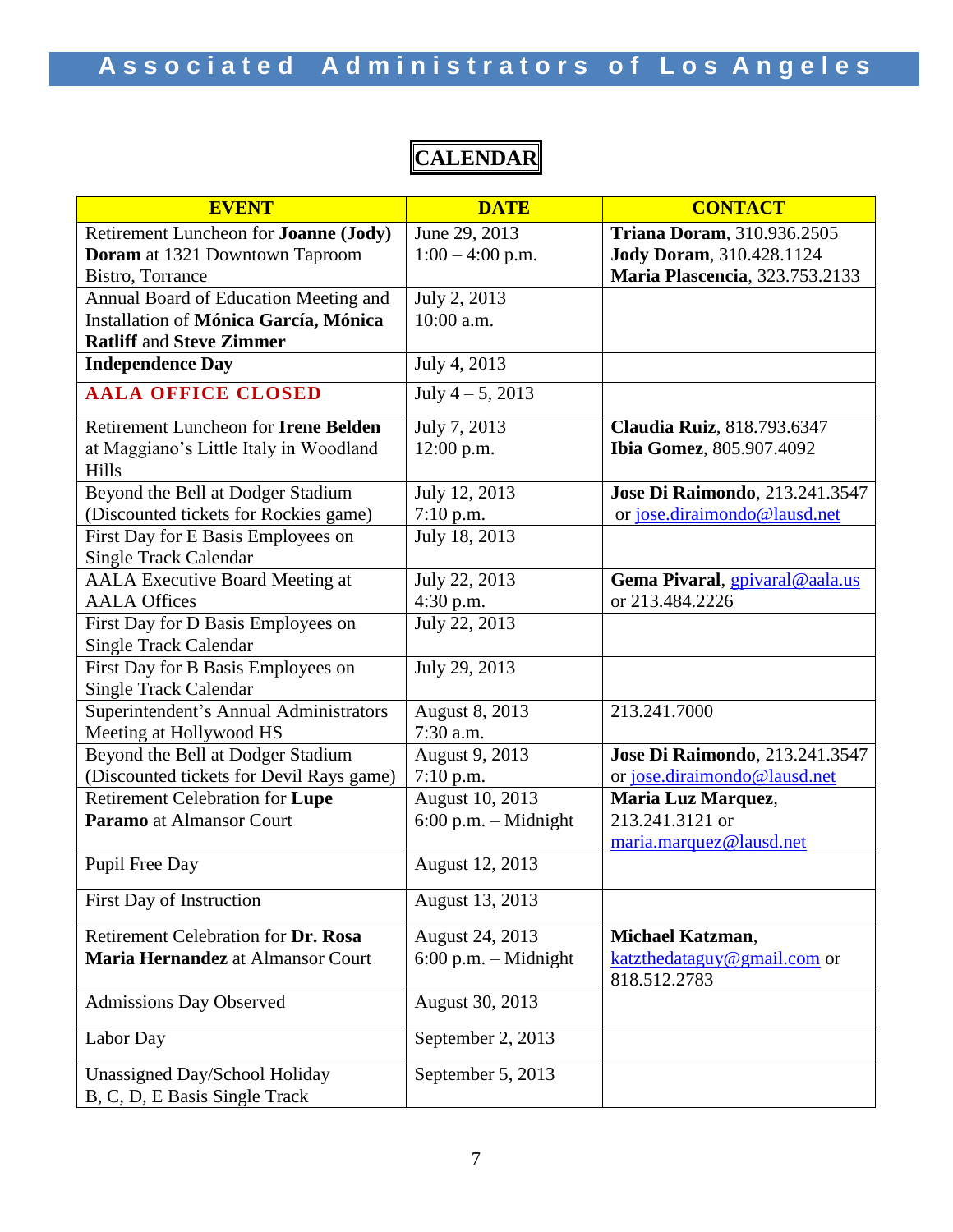## **USC SCHOOL OF EDUCATION SEEKS SITE ADMINISTRATOR INPUT TO PLAN PROFESSIONAL DEVELOPMENT OFFERINGS**

The USC Rossier School of Education is in the process of developing learning opportunities for K-12 school-site administrators. These opportunities will range from webinars, to workshops to full degree programs. It is USC's desire to support the unique and demanding needs of urban schools, especially LAUSD. The program staff members at Rossier are seeking the input of school-based AALA members as they develop the program offerings which will align with the skills and abilities defined in the LAUSD Leadership Framework. Please take a moment to complete the survey and provide your feedback to better meet professional development needs of school administrators. To participate in this survey, please click on this link: [https://www.surveymonkey.com/s/siteadminPD.](https://www.surveymonkey.com/s/siteadminPD)

# **POSITIONS AVAILABLE**

*Minimum Qualifications: Candidates are responsible for making sure all the District requirements have been met. Please do not contact AALA for information regarding positions; use the contact phone number provided in the announcement or visit [http://teachinla.com/admin\\_vacancies/](http://teachinla.com/admin_vacancies/) (certificated) and [http://www.lausdjobs.org](http://www.lausdjobs.org/)  (classified) for detailed requirements for positions and employment updates.*

### **CERTIFICATED**

### *PRINCIPAL, SECONDARY*

**Ramon C. Cortines School of Visual and Performing Arts, ISIC, MST 46G, E Basis.** For information and application procedures please contact **Rosie Martinez**, Instructional Director, at 213.241.0100. Application deadline is Friday, July 12, 2013.

### *PRINCIPAL, ELEMENTARY*

**Eagle Rock Elementary School, ESC East, MST 43G, E Basis.** For information and application procedures please contact **Roberto A. Martinez**, Instructional Area Superintendent, at 323.224.3100. Application deadline is Friday, July 12, 2013.

### *PRINCIPAL, ELEMENTARY*

**Hillery T. Broadous Elementary School, ESC North, MST 43G, E Basis.** For information and application procedures please contact **Mary Campbell**, Instructional Director, at 818.654.3600. Application deadline is Monday, July 15, 2013.

### *PRINCIPAL, SECONDARY SMALL SCHOOL*

**Incubator School, ISIC, MST 40G, E Basis.** For information and application procedures please contact **Dr. Shawn Bird**, Instructional Director, at 213.241.1919. Application deadline is 5:00 p.m., Tuesday, July 9, 2013.

### *INSTRUCTIONAL SPECIALIST*

**Fremont High School, ISIC, MST 41G, Temporary Adviser, B Basis.** For information and application procedures please contact **Dr. Gail Garrett**, Instructional Director, at 213.241.0100. Application deadline is Friday, July 12, 2013.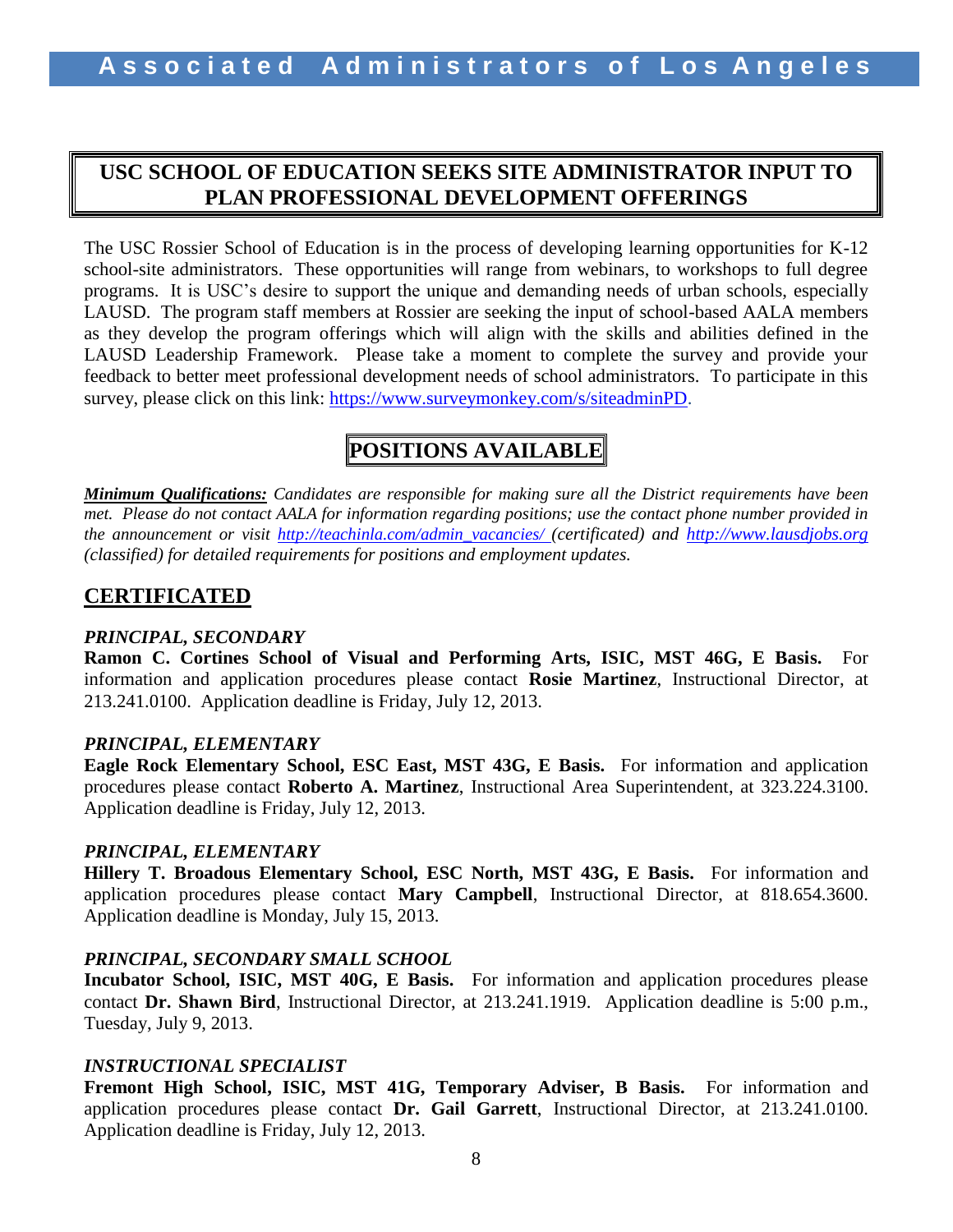### *SPECIALIST, INTERVENTION SUPPORT*

**Student Integration Services, ESCs North and West, MST 38G, Temporary Adviser, E Basis.** For information and application procedures please contact **Deborah D. Brandy**, Coordinator, at 213.241.6532. Application deadline is 5:00 p.m., Tuesday, July 9, 2013.

### *SPECIALIST, NO CHILD LEFT BEHIND – PUBLIC SCHOOL CHOICE*

**Student Integration Services, MST 36G, Temporary Adviser, B Basis.** For information and application procedures please visit *[http://teachinla.com/admin\\_vacancies/](http://teachinla.com/admin_vacancies/)*. Application deadline is 5:00 p.m., Thursday, July 11, 2013.

#### *RECRUITMENT SPECIALIST*

**Human Resources Division, MST 37G, Temporary Adviser, A Basis.** For information and application procedures please contact **Derek Ramage**, Instructional Director, at 213.241.4669. Application deadline is 5:00 p.m., Thursday, July 11, 2013.

### **CLASSIFIED**

### *CHARTER SCHOOLS OPERATIONS COORDINATOR (BUSINESS ADMINISTRATION)*

**Charter School Division, \$88,950 – \$110,100, A Basis**. For information about the position, please click [here.](https://btserec.lausd.net/sap(bD1lbiZjPTkxMCZkPW1pbg==)/bc/bsp/sap/zhrrcf_apply_ex/application.do?applicant=internal&BspClient=910&BspLanguage=EN&rfcContext=LAUSD)) Application deadline is 5:00 p.m., Friday, July 19, 2013.

#### *UPCOMING CLASSIFIED POSITIONS*

Be on the lookout for the following positions which will be open for applications shortly: Assistant Budget Director; Director of Information Technology, Network Operations; IT Warehouse Manager; SAP Enterprise Portal Specialist; SAP/ERP Manager; Senior Technology Project Manager.

| <b>CERTIFICATED POSITIONS</b> | <b>LOCATION</b>       | <b>CONTACT</b>                      | <b>DEADLINE</b> |
|-------------------------------|-----------------------|-------------------------------------|-----------------|
| DIRECTOR, SECONDARY           | Office of             | Please see http://teachinla.        | <b>EXTENDED</b> |
| <b>OPTIONS PROGRAMS</b>       | Curriculum,           | com/admin_vacancies                 | Friday          |
| MST 45G, E Basis              | Instruction and       |                                     | June 28, 2013   |
| 2 Positions                   | <b>School Support</b> |                                     |                 |
| PRINCIPAL, SECONDARY          | Belmont HS, ISIC      | <b>Mark Sims, Instructional</b>     | <b>EXTENDED</b> |
| MST 46G, E Basis              |                       | Director, 213.241.0124 or           | Friday          |
|                               |                       | mark.sims@lausd.net                 | June 28, 2013   |
| PRINCIPAL, SECONDARY          | Orville Wright        | LaVerne H. Brunt.                   | Friday          |
| MST 44G, E Basis              | Magnet MS, ESC        | <b>Instructional Director,</b>      | June 28, 2013   |
|                               | West                  | 310.914.2100 or                     |                 |
|                               |                       | lhb2304@lausd.net                   |                 |
| PRINCIPAL, ELEMENTARY         | Gardner ES, ESC       | <b>Autri Streeck, Instructional</b> | Friday          |
| MST 41G, E Basis              | West                  | Director, 310.914.2100              | June 28, 2013   |
| PRINCIPAL, ELEMENTARY         | Coliseum ES, ISIS     | Ileana Dávalos,                     | Friday          |
| MST 40G, E Basis              |                       | <b>Instructional Director,</b>      | June 28, 2013   |
|                               |                       | 213.241.0129 or                     |                 |
|                               |                       | idavalos@lausd.net                  |                 |

### **PREVIOUSLY ANNOUNCED POSITIONS**